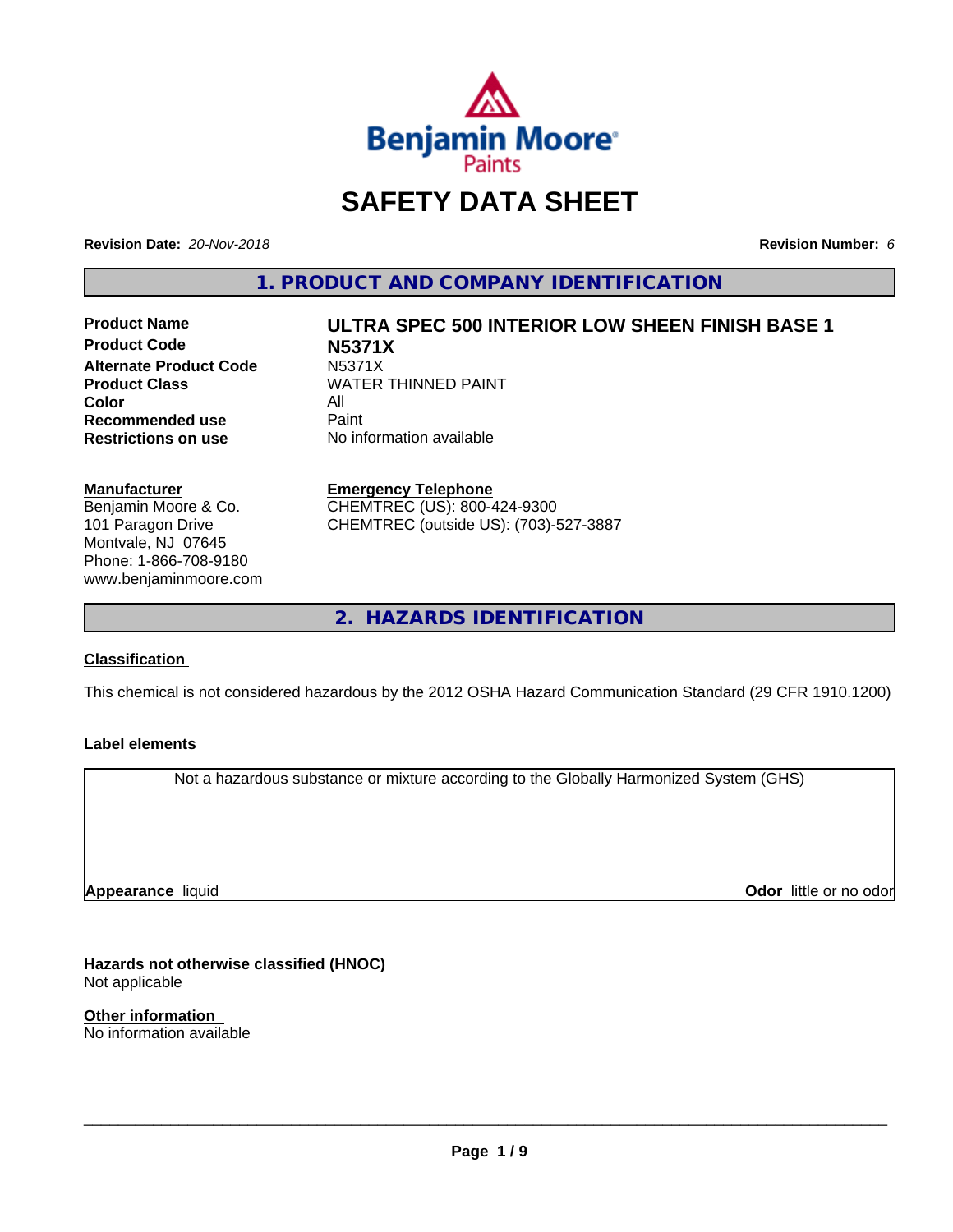### **3. COMPOSITION INFORMATION ON COMPONENTS**

| <b>Chemical name</b> | <b>CAS No.</b> | Weight-%     |
|----------------------|----------------|--------------|
| Titanium dioxide     | 13463-67-7     | $\sim$<br>∠∪ |
| Kaolin, calcined     | 92704-41-1     | ັບ           |
| Kaolin               | 1332-58-7      |              |
| Silica, amorphous    | 7631-86-9      |              |

|                                                  | 4. FIRST AID MEASURES                                                                                    |
|--------------------------------------------------|----------------------------------------------------------------------------------------------------------|
| <b>General Advice</b>                            | No hazards which require special first aid measures.                                                     |
| <b>Eye Contact</b>                               | Rinse thoroughly with plenty of water for at least 15 minutes and consult a<br>physician.                |
| <b>Skin Contact</b>                              | Wash off immediately with soap and plenty of water while removing all<br>contaminated clothes and shoes. |
| <b>Inhalation</b>                                | Move to fresh air. If symptoms persist, call a physician.                                                |
| Ingestion                                        | Clean mouth with water and afterwards drink plenty of water. Consult a physician<br>if necessary.        |
| <b>Most Important</b><br><b>Symptoms/Effects</b> | None known.                                                                                              |
| <b>Notes To Physician</b>                        | Treat symptomatically.                                                                                   |

**5. FIRE-FIGHTING MEASURES**

| <b>Suitable Extinguishing Media</b>                                              | Use extinguishing measures that are appropriate to local<br>circumstances and the surrounding environment.                                   |
|----------------------------------------------------------------------------------|----------------------------------------------------------------------------------------------------------------------------------------------|
| <b>Protective Equipment And Precautions For</b><br><b>Firefighters</b>           | As in any fire, wear self-contained breathing apparatus<br>pressure-demand, MSHA/NIOSH (approved or equivalent)<br>and full protective gear. |
| <b>Specific Hazards Arising From The Chemical</b>                                | Closed containers may rupture if exposed to fire or<br>extreme heat.                                                                         |
| <b>Sensitivity To Mechanical Impact</b>                                          | No.                                                                                                                                          |
| <b>Sensitivity To Static Discharge</b>                                           | No.                                                                                                                                          |
| <b>Flash Point Data</b><br>Flash Point (°F)<br>Flash Point (°C)<br><b>Method</b> | Not applicable<br>Not applicable<br>Not applicable                                                                                           |
| <b>Flammability Limits In Air</b>                                                |                                                                                                                                              |
| Lower flammability limit:                                                        | Not applicable                                                                                                                               |
|                                                                                  |                                                                                                                                              |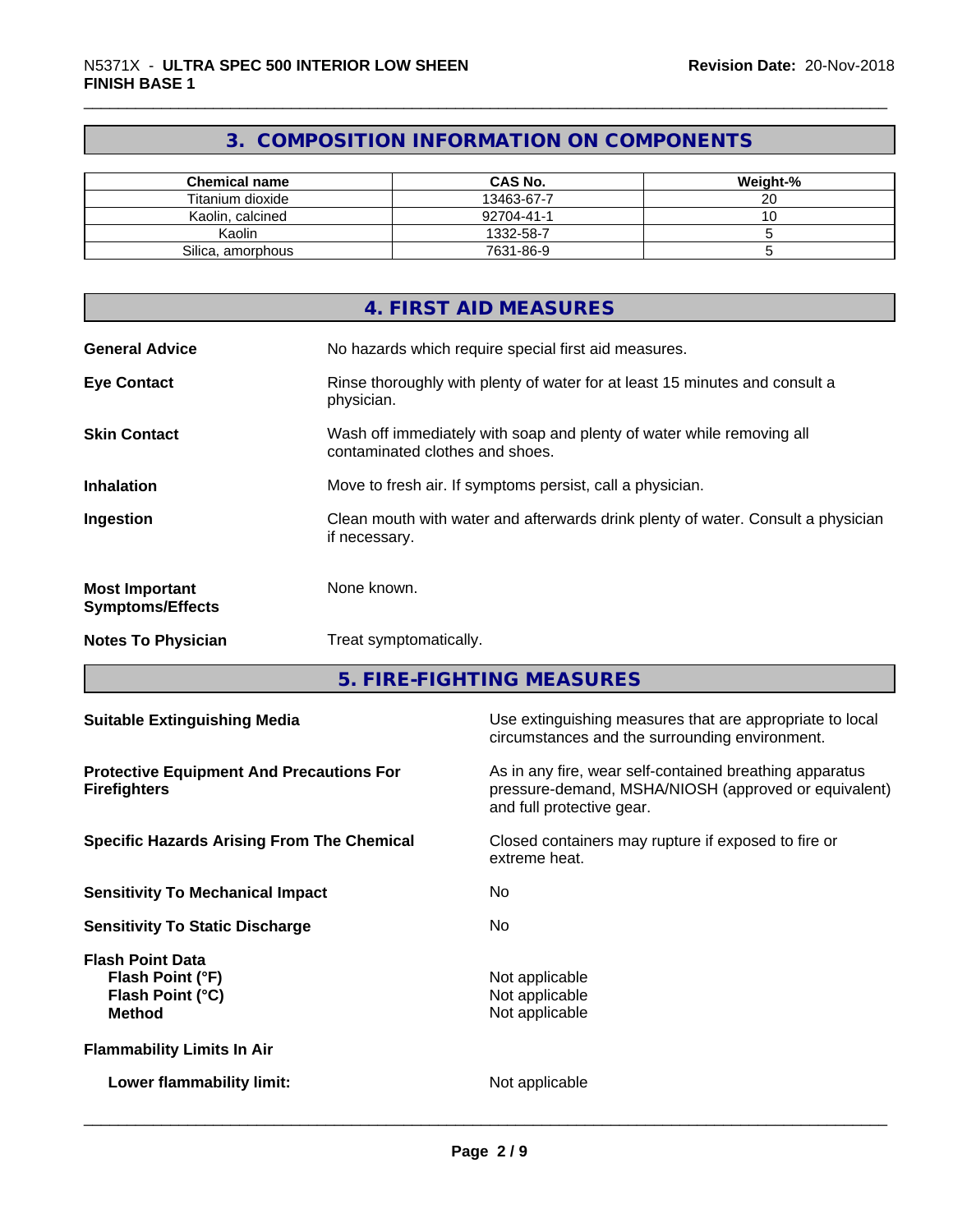# **Upper flammability limit:** Not applicable **NFPA Health:** 1 **Flammability:** 0 **Instability:** 0 **Special:** Not Applicable

#### **NFPA Legend**

- 0 Not Hazardous
- 1 Slightly
- 2 Moderate
- 3 High
- 4 Severe

*The ratings assigned are only suggested ratings, the contractor/employer has ultimate responsibilities for NFPA ratings where this system is used.*

*Additional information regarding the NFPA rating system is available from the National Fire Protection Agency (NFPA) at www.nfpa.org.*

#### **6. ACCIDENTAL RELEASE MEASURES**

| <b>Personal Precautions</b>      | Avoid contact with skin, eyes and clothing. Ensure adequate ventilation.                                                                                                         |  |
|----------------------------------|----------------------------------------------------------------------------------------------------------------------------------------------------------------------------------|--|
| <b>Other Information</b>         | Prevent further leakage or spillage if safe to do so.                                                                                                                            |  |
| <b>Environmental precautions</b> | See Section 12 for additional Ecological Information.                                                                                                                            |  |
| <b>Methods for Cleaning Up</b>   | Soak up with inert absorbent material. Sweep up and shovel into suitable<br>containers for disposal.                                                                             |  |
|                                  | 7. HANDLING AND STORAGE                                                                                                                                                          |  |
| <b>Handling</b>                  | Avoid contact with skin, eyes and clothing. Avoid breathing vapors, spray mists or<br>sanding dust. In case of insufficient ventilation, wear suitable respiratory<br>equipment. |  |
| <b>Storage</b>                   | Keep container tightly closed. Keep out of the reach of children.                                                                                                                |  |

**Incompatible Materials** No information available

#### **8. EXPOSURE CONTROLS/PERSONAL PROTECTION**

#### **Exposure Limits**

| <b>Chemical name</b> | <b>ACGIH TLV</b>         | <b>OSHA PEL</b>                                        |
|----------------------|--------------------------|--------------------------------------------------------|
| Titanium dioxide     | 10 mg/m $3$ - TWA        | 15 mg/m $3$ - TWA                                      |
| Kaolin               | $2 \text{ mg/m}^3$ - TWA | 15 mg/m <sup>3</sup> - TWA<br>$5 \text{ mg/m}^3$ - TWA |
| Silica, amorphous    | N/E                      | 20 mppcf - TWA                                         |
|                      |                          |                                                        |

#### **Legend**

ACGIH - American Conference of Governmental Industrial Hygienists Exposure Limits OSHA - Occupational Safety & Health Administration Exposure Limits N/E - Not Established

**Engineering Measures** Ensure adequate ventilation, especially in confined areas.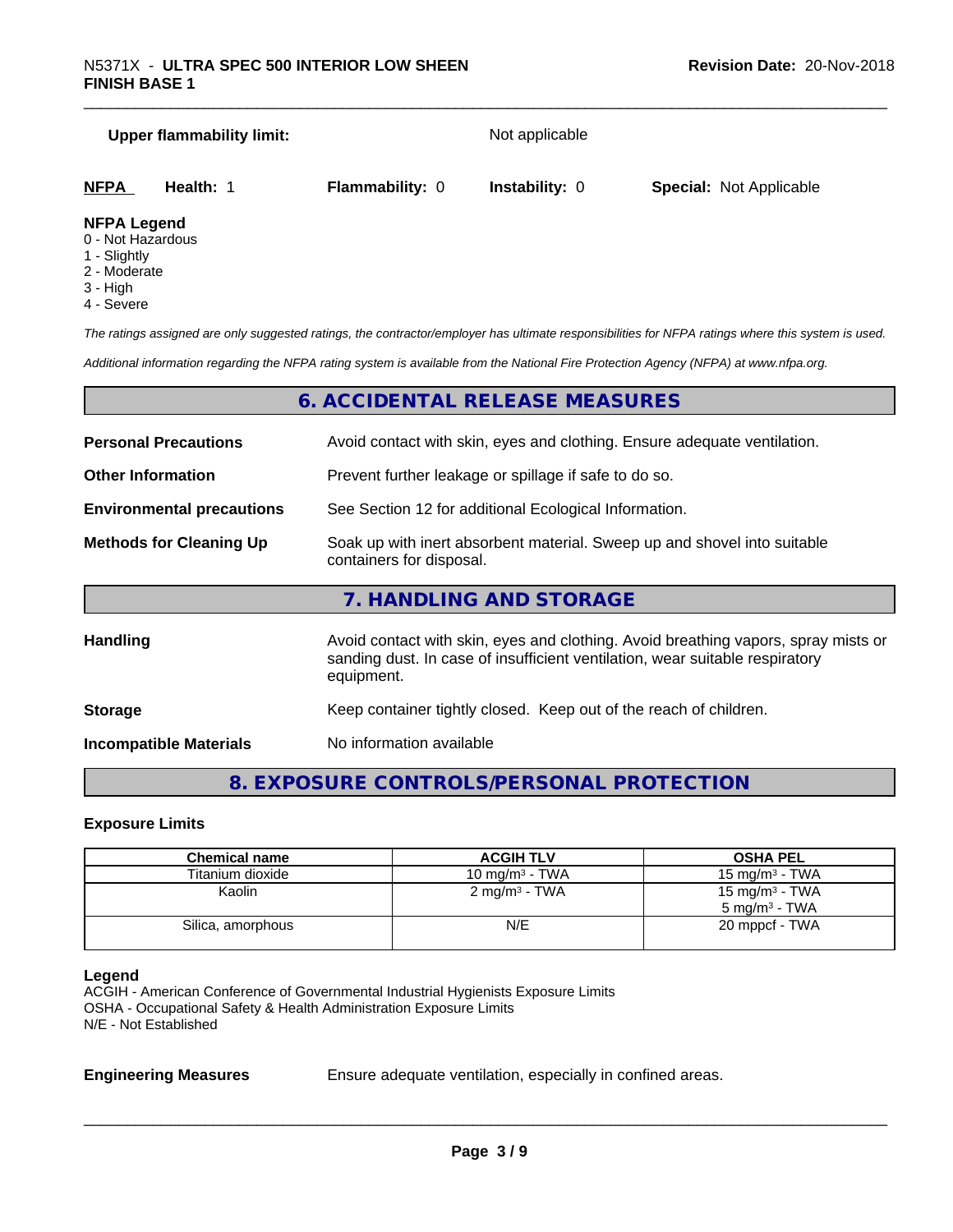| <b>Personal Protective Equipment</b> |                                                                                                                                     |
|--------------------------------------|-------------------------------------------------------------------------------------------------------------------------------------|
| <b>Eye/Face Protection</b>           | Safety glasses with side-shields.                                                                                                   |
| <b>Skin Protection</b>               | Protective gloves and impervious clothing.                                                                                          |
| <b>Respiratory Protection</b>        | In case of insufficient ventilation wear suitable respiratory equipment.                                                            |
| <b>Hygiene Measures</b>              | Avoid contact with skin, eyes and clothing. Remove and wash contaminated<br>clothing before re-use. Wash thoroughly after handling. |

#### **9. PHYSICAL AND CHEMICAL PROPERTIES**

**Appearance** liquid **Odor** little or no odor **Odor Threshold**<br> **Density (Ibs/gal)**<br> **Density (Ibs/gal)**<br> **No information available**<br>  $10.5 - 10.8$ **Density (Ibs/gal) Specific Gravity** 1.25 - 1.29 **pH pH**  $\blacksquare$ **Viscosity (cps)** <br> **Viscosity (cps)** No information available<br>
No information available<br>
No information available **Solubility(ies)**<br> **No information available**<br> **Water solubility**<br> **Water solubility Evaporation Rate Evaporation Rate No information available Vapor pressure @20 °C (kPa)** No information available **Vapor density**<br> **Vapor density**<br> **With % Solids**<br>
With % Solids
2018 Wt. % Solids **Vol. % Solids** 30 - 40 **Wt. % Volatiles** 45 - 55 **Vol. % Volatiles** 60 - 70 **VOC Regulatory Limit (g/L)** 0 **Boiling Point (°F)** 212 **Boiling Point (°C)** 100 **Freezing Point (°F)** 32 **Freezing Point (°C)** 0 **Flash Point (°F)**<br> **Flash Point (°C)**<br> **Flash Point (°C)**<br> **C Flash Point (°C) Method** Not applicable not applicable not applicable not applicable not applicable not applicable not applicable not applicable not applicable not applicable not applicable not applicable not applicable not applicable not **Flammability (solid, gas)**<br> **Upper flammability limit:**<br>
Upper flammability limit:<br>  $\begin{array}{ccc}\n\bullet & \bullet & \bullet \\
\bullet & \bullet & \bullet\n\end{array}$ **Upper flammability limit: Lower flammability limit:** Not applicable **Autoignition Temperature (°F)** No information available **Autoignition Temperature (°C)** No information available **Decomposition Temperature (°F)** No information available<br> **Decomposition Temperature (°C)** No information available **Decomposition Temperature (°C)**<br>Partition coefficient

**No information available No information available** 

**10. STABILITY AND REACTIVITY**

| Reactivity          | Not Applicable                  |
|---------------------|---------------------------------|
| Chemical Stability  | Stable under normal conditions. |
| Conditions to avoid | Prevent from freezing.          |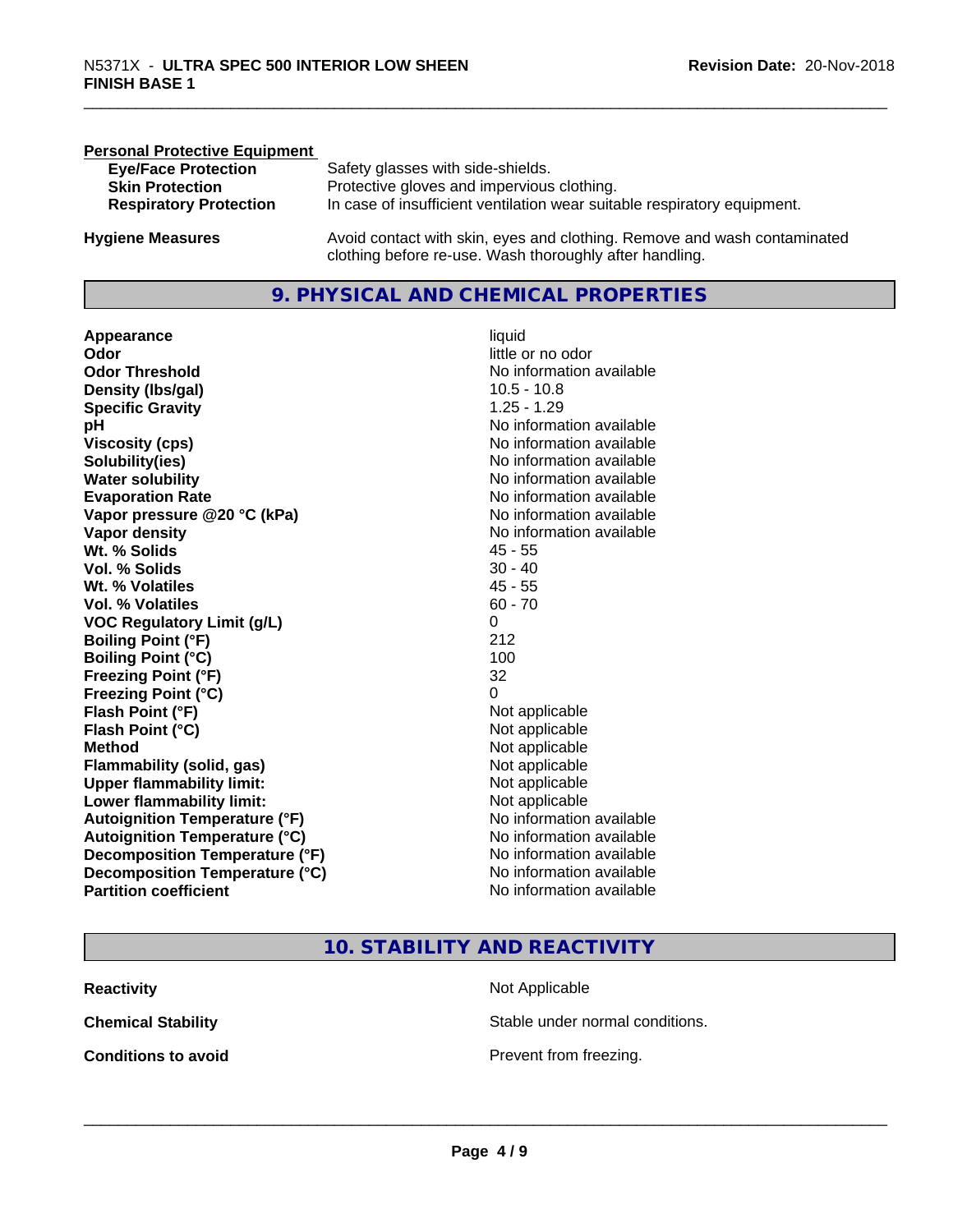| <b>Incompatible Materials</b>                            | No materials to be especially mentioned.                                                                        |  |  |
|----------------------------------------------------------|-----------------------------------------------------------------------------------------------------------------|--|--|
| <b>Hazardous Decomposition Products</b>                  | None under normal use.                                                                                          |  |  |
| Possibility of hazardous reactions                       | None under normal conditions of use.                                                                            |  |  |
|                                                          | 11. TOXICOLOGICAL INFORMATION                                                                                   |  |  |
| <b>Product Information</b>                               |                                                                                                                 |  |  |
| Information on likely routes of exposure                 |                                                                                                                 |  |  |
| <b>Principal Routes of Exposure</b>                      | Eye contact, skin contact and inhalation.                                                                       |  |  |
| <b>Acute Toxicity</b>                                    |                                                                                                                 |  |  |
| <b>Product Information</b>                               | No information available                                                                                        |  |  |
|                                                          | Symptoms related to the physical, chemical and toxicological characteristics                                    |  |  |
| <b>Symptoms</b>                                          | No information available                                                                                        |  |  |
|                                                          | Delayed and immediate effects as well as chronic effects from short and long-term exposure                      |  |  |
| Eye contact                                              | May cause slight irritation.                                                                                    |  |  |
| <b>Skin contact</b>                                      | Substance may cause slight skin irritation. Prolonged or repeated contact may dry<br>skin and cause irritation. |  |  |
| Inhalation                                               | May cause irritation of respiratory tract.                                                                      |  |  |
| Ingestion                                                | Ingestion may cause gastrointestinal irritation, nausea, vomiting and diarrhea.                                 |  |  |
| <b>Sensitization</b>                                     | No information available                                                                                        |  |  |
| <b>Neurological Effects</b>                              | No information available.                                                                                       |  |  |
| <b>Mutagenic Effects</b>                                 | No information available.                                                                                       |  |  |
| <b>Reproductive Effects</b>                              | No information available.                                                                                       |  |  |
| <b>Developmental Effects</b>                             | No information available.                                                                                       |  |  |
| <b>Target organ effects</b>                              | No information available.                                                                                       |  |  |
| <b>STOT - single exposure</b>                            | No information available.                                                                                       |  |  |
| <b>STOT - repeated exposure</b>                          | No information available.<br>No information available.                                                          |  |  |
| <b>Other adverse effects</b><br><b>Aspiration Hazard</b> | No information available                                                                                        |  |  |
| <b>Numerical measures of toxicity</b>                    |                                                                                                                 |  |  |
|                                                          | The following values are calculated based on chapter 3.1 of the GHS document                                    |  |  |
| <b>ATEmix (oral)</b>                                     | 21290 mg/kg                                                                                                     |  |  |
| <b>ATEmix (dermal)</b>                                   | 133364                                                                                                          |  |  |
|                                                          |                                                                                                                 |  |  |

#### **Component Information**

Titanium dioxide LD50 Oral: > 10000 mg/kg (Rat) Kaolin LD50 Oral: > 5000 mg/kg (Rat) Silica, amorphous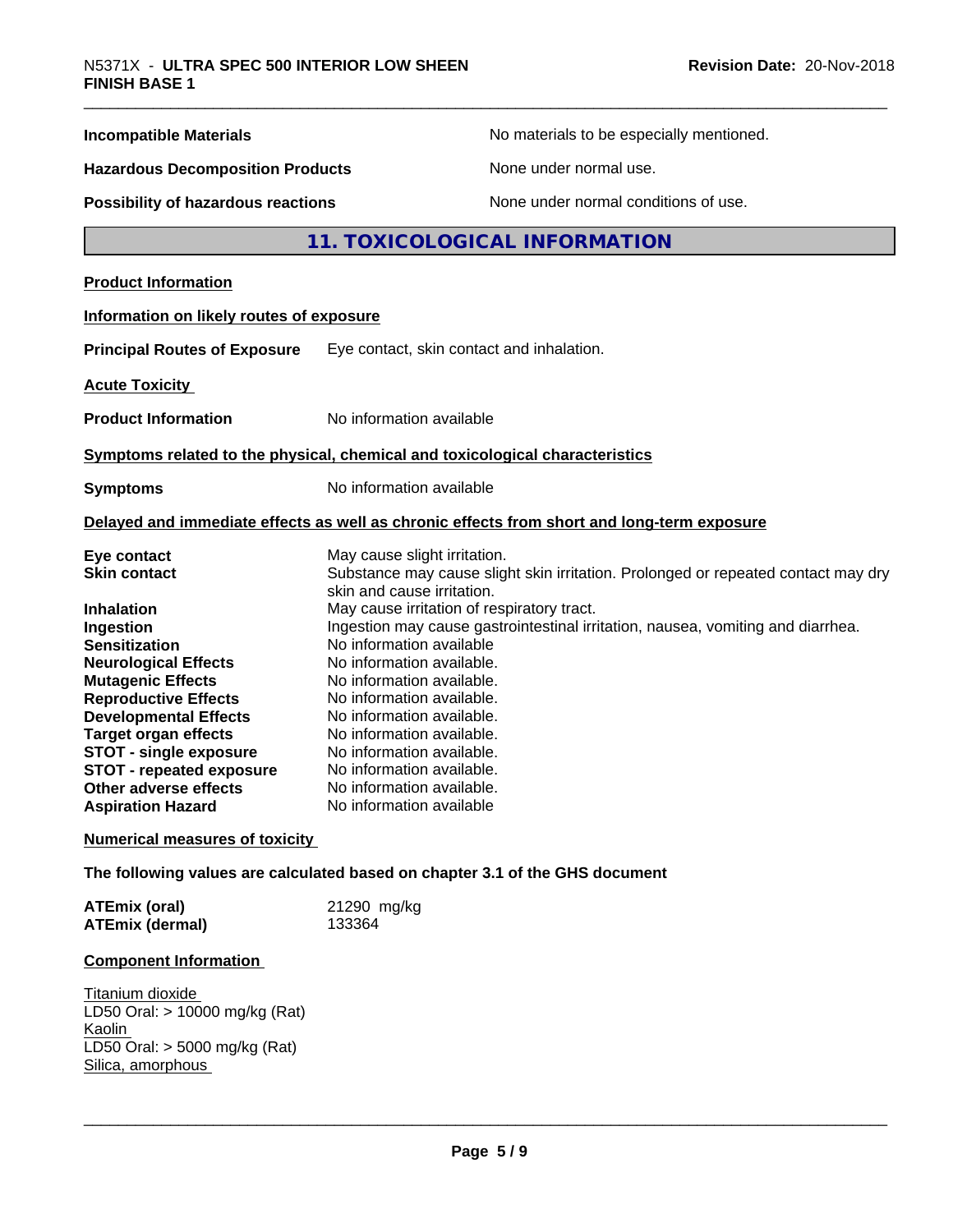LD50 Oral: > 5000 mg/kg (Rat) LD50 Dermal: 2,000 mg/kg (Rabbit) LC50 Inhalation (Dust): > 2 mg/L

#### **Carcinogenicity**

*The information below indicateswhether each agency has listed any ingredient as a carcinogen:.*

| <b>Chemical</b><br>name  | <b>IARC</b>                    | <b>NTP</b> | ດເ⊔∧<br>UJNA |
|--------------------------|--------------------------------|------------|--------------|
|                          | . .<br>2B<br>Human<br>Possible |            | Listed       |
| $-1$<br>Fitanium dioxide | Carcinoɑen                     |            |              |

• Although IARC has classified titanium dioxide as possibly carcinogenic to humans (2B), their summary concludes: "No significant exposure to titanium dioxide is thought to occur during the use of products in which titanium dioxide is bound to other materials, such as paint."

#### **Legend**

IARC - International Agency for Research on Cancer NTP - National Toxicity Program OSHA - Occupational Safety & Health Administration

**12. ECOLOGICAL INFORMATION**

#### **Ecotoxicity Effects**

The environmental impact of this product has not been fully investigated.

#### **Product Information**

#### **Acute Toxicity to Fish**

No information available

#### **Acute Toxicity to Aquatic Invertebrates**

No information available

#### **Acute Toxicity to Aquatic Plants**

No information available

#### **Persistence / Degradability**

No information available.

#### **Bioaccumulation**

No information available.

#### **Mobility in Environmental Media**

No information available.

#### **Ozone**

No information available

#### **Component Information**

#### **Acute Toxicity to Fish**

Titanium dioxide  $LC50:$  > 1000 mg/L (Fathead Minnow - 96 hr.)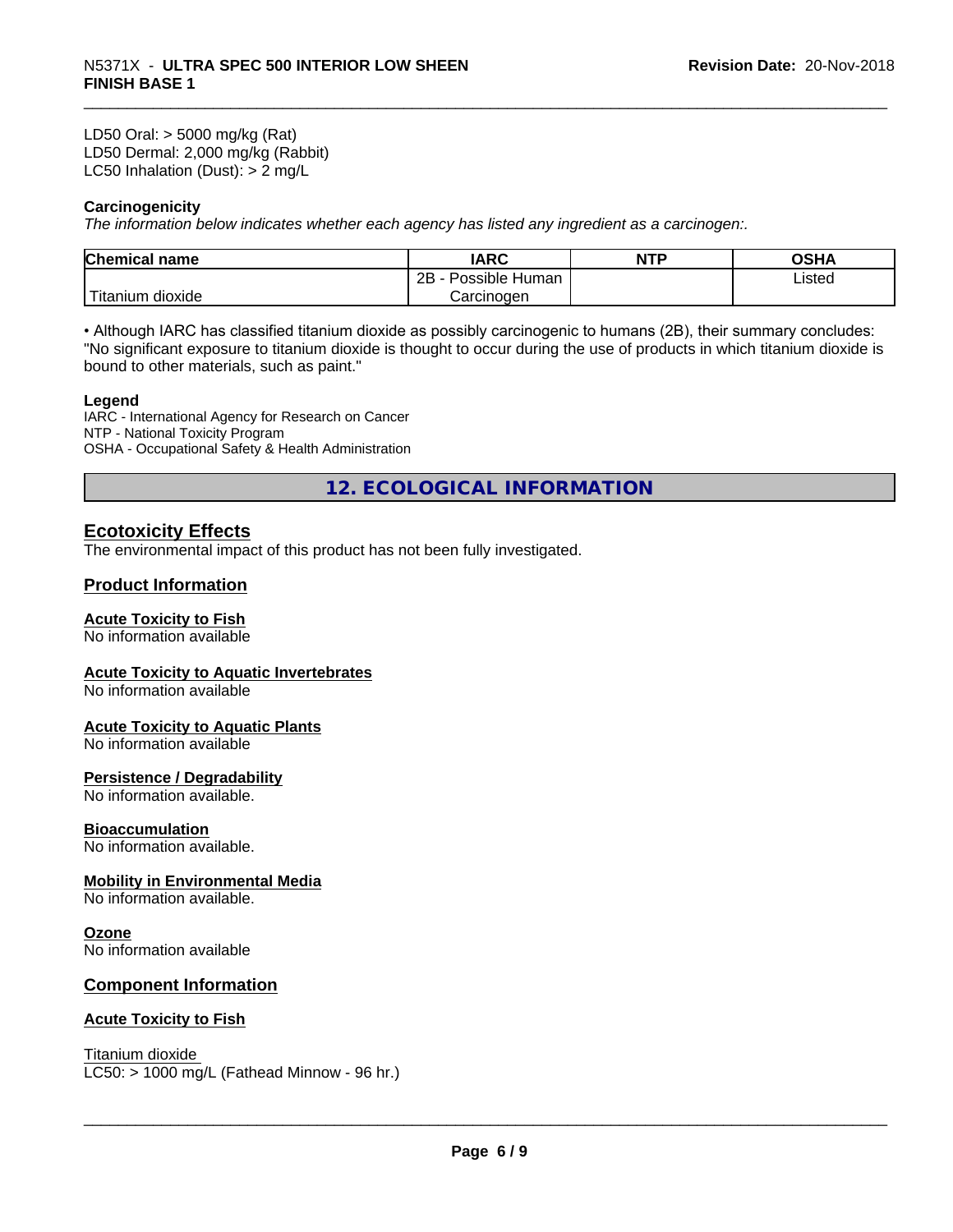#### **Acute Toxicity to Aquatic Invertebrates**

No information available

#### **Acute Toxicity to Aquatic Plants**

No information available

|                              | 13. DISPOSAL CONSIDERATIONS                                                                                                                                                                                               |
|------------------------------|---------------------------------------------------------------------------------------------------------------------------------------------------------------------------------------------------------------------------|
| <b>Waste Disposal Method</b> | Dispose of in accordance with federal, state, and local regulations. Local<br>requirements may vary, consult your sanitation department or state-designated<br>environmental protection agency for more disposal options. |
|                              | 14. TRANSPORT INFORMATION                                                                                                                                                                                                 |
| <b>DOT</b>                   | Not regulated                                                                                                                                                                                                             |
| <b>ICAO/IATA</b>             | Not regulated                                                                                                                                                                                                             |
| <b>IMDG/IMO</b>              | Not regulated                                                                                                                                                                                                             |
|                              | <b>15. REGULATORY INFORMATION</b>                                                                                                                                                                                         |

#### **International Inventories**

| <b>TSCA: United States</b> | Yes - All components are listed or exempt. |
|----------------------------|--------------------------------------------|
| <b>DSL: Canada</b>         | Yes - All components are listed or exempt. |

#### **Federal Regulations**

#### **SARA 311/312 hazardous categorization**

| No. |
|-----|
| Nο  |
| N٥  |
| Nο  |
| N٥  |
|     |

#### **SARA 313**

Section 313 of Title III of the Superfund Amendments and Reauthorization Act of 1986 (SARA). This product contains a chemical or chemicals which are subject to the reporting requirements of the Act and Title 40 of the Code of Federal Regulations, Part 372:

*None*

#### **Clean Air Act,Section 112 Hazardous Air Pollutants (HAPs) (see 40 CFR 61)**

This product contains the following HAPs: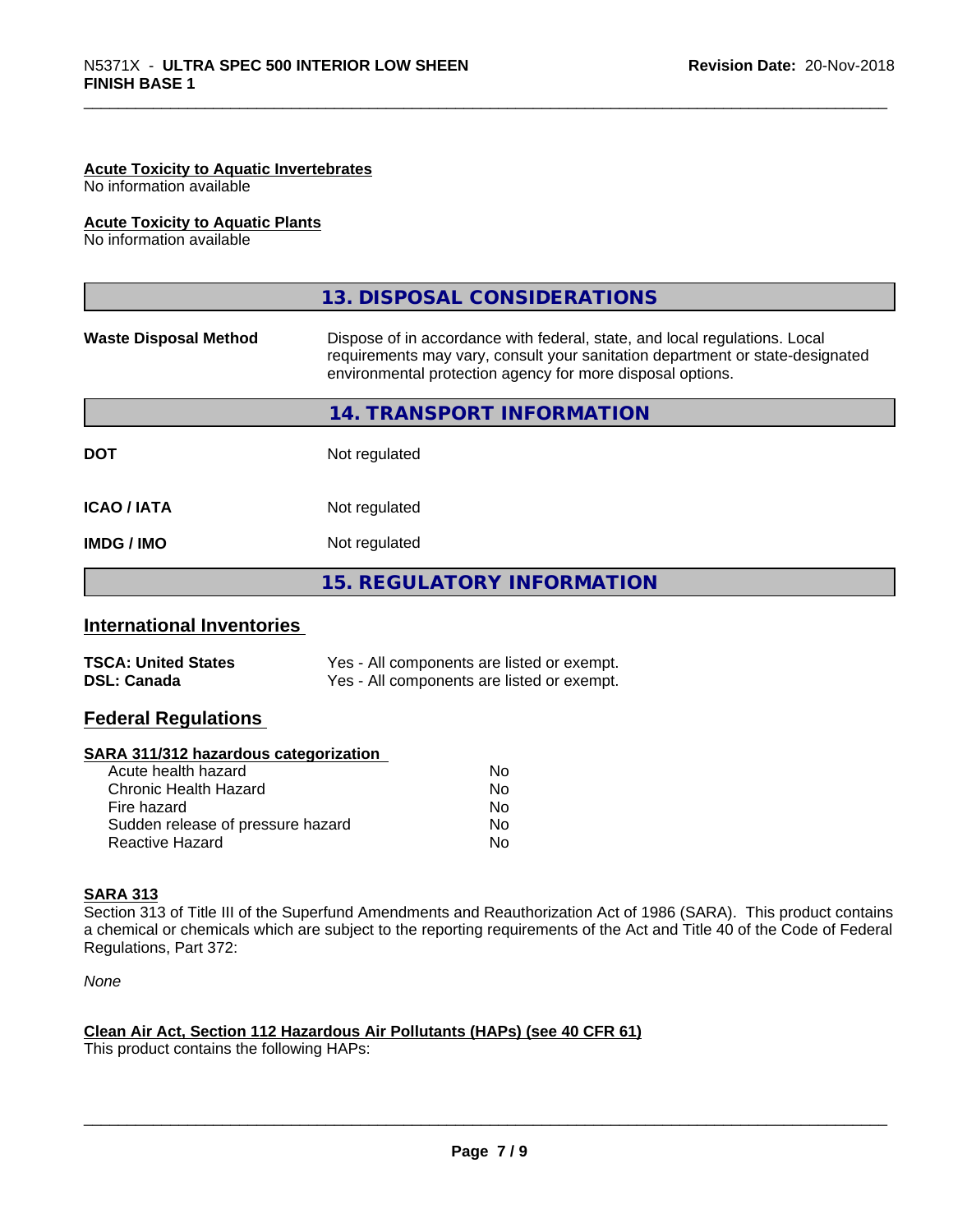*None*

#### **US State Regulations**

#### **California Proposition 65**

**AN** WARNING: Cancer and Reproductive Harm– www.P65warnings.ca.gov

#### **State Right-to-Know**

| <b>Chemical name</b> | <b>Massachusetts</b> | <b>New Jersey</b> | Pennsylvania |
|----------------------|----------------------|-------------------|--------------|
| Titanium dioxide     |                      |                   |              |
| Kaolin               |                      |                   |              |
| Silica, amorphous    |                      |                   |              |

#### **Legend**

X - Listed

| 16. OTHER INFORMATION                                                                                      |           |                                                                            |                      |          |  |  |
|------------------------------------------------------------------------------------------------------------|-----------|----------------------------------------------------------------------------|----------------------|----------|--|--|
| HMIS -                                                                                                     | Health: 1 | <b>Flammability: 0</b>                                                     | <b>Reactivity: 0</b> | $PPE: -$ |  |  |
| <b>HMIS Legend</b><br>0 - Minimal Hazard<br>1 - Slight Hazard<br>2 - Moderate Hazard<br>3 - Serious Hazard |           |                                                                            |                      |          |  |  |
| 4 - Severe Hazard<br>* - Chronic Hazard                                                                    |           | X - Consult your supervisor or S.O.P. for "Special" handling instructions. |                      |          |  |  |

*Note: The PPE rating has intentionally been left blank. Choose appropriate PPE that will protect employees from the hazards the material will present under the actual normal conditions of use.*

*Caution: HMISÒ ratings are based on a 0-4 rating scale, with 0 representing minimal hazards or risks, and 4 representing significant hazards or risks. Although HMISÒ ratings are not required on MSDSs under 29 CFR 1910.1200, the preparer, has chosen to provide them. HMISÒ ratings are to be used only in conjunction with a fully implemented HMISÒ program by workers who have received appropriate HMISÒ training. HMISÒ is a registered trade and service mark of the NPCA. HMISÒ materials may be purchased exclusively from J. J. Keller (800) 327-6868.*

 **WARNING!** If you scrape, sand, or remove old paint, you may release lead dust. LEAD IS TOXIC. EXPOSURE TO LEAD DUST CAN CAUSE SERIOUS ILLNESS, SUCH AS BRAIN DAMAGE, ESPECIALLY IN CHILDREN. PREGNANT WOMEN SHOULD ALSO AVOID EXPOSURE. Wear a NIOSH approved respirator to control lead exposure. Clean up carefully with a HEPA vacuum and a wet mop. Before you start, find out how to protect yourself and your family by contacting the National Lead Information Hotline at 1-800-424-LEAD or log on to www.epa.gov/lead.

**Prepared By** Product Stewardship Department Benjamin Moore & Co. 101 Paragon Drive Montvale, NJ 07645 800-225-5554